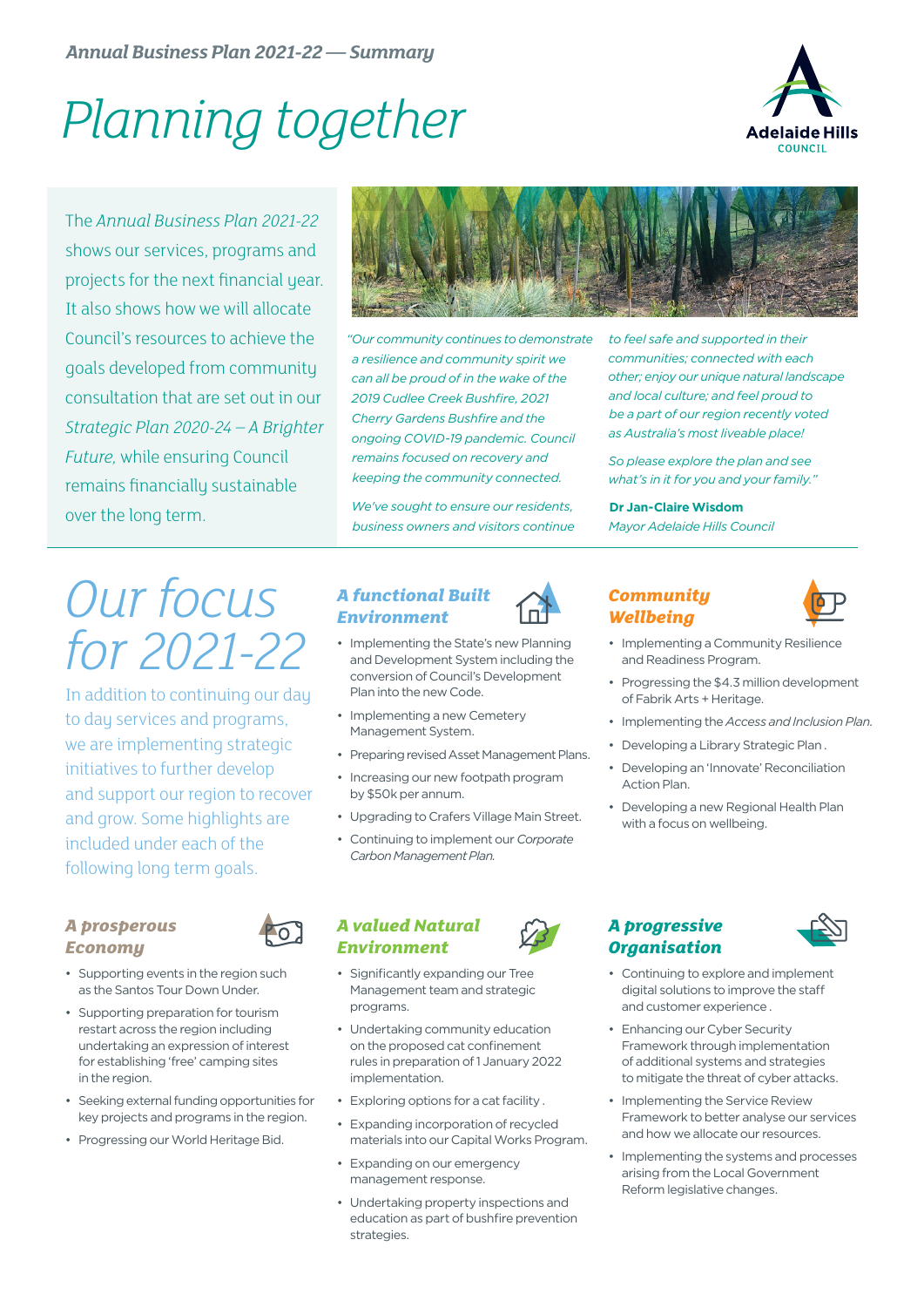## *2020-21 Key Achievements*

| Goal 1<br><b>A Functional</b><br><b>Built</b><br><b>Environment</b> | • Commenced the review and revision of our<br>Asset Management Plans.<br>• Awarded \$3m funding from the Local Economic<br>Recovery Program, which will enable the Facilities<br>Design Plan of Fabrik to be implemented in full.<br>• Delivered our road safety program, including<br>addressing known problem areas via the Australian<br>Government Black Spot Funding Program.                                                                                                                                                                                                                                                                                                                 | • Continued work on the Gumeracha main<br>street project including streetscape designs,<br>undergrounding of power lines and storm water.<br>• Constructed and upgraded public toilets,<br>buildings and footpaths under the Local Roads<br>and Community Infrastructure Program.<br>• Provided priority processing for bushfire affected<br>residents to assist them in their recovery and<br>rebuilding efforts.                                                                                                                                                          |
|---------------------------------------------------------------------|----------------------------------------------------------------------------------------------------------------------------------------------------------------------------------------------------------------------------------------------------------------------------------------------------------------------------------------------------------------------------------------------------------------------------------------------------------------------------------------------------------------------------------------------------------------------------------------------------------------------------------------------------------------------------------------------------|-----------------------------------------------------------------------------------------------------------------------------------------------------------------------------------------------------------------------------------------------------------------------------------------------------------------------------------------------------------------------------------------------------------------------------------------------------------------------------------------------------------------------------------------------------------------------------|
| Goal 2<br><b>Community</b><br><b>Wellbeing</b>                      | • Commenced the federally funded Community<br>Resilience Program, which is focused on<br>helping people (particularly young people and<br>families) in bushfire risk areas prepare mentally<br>for future disasters.<br>• Developed and implemented online options to<br>continue many of our services to the community<br>through the COVID-19 restrictions.<br>• Continued supporting the community recovering<br>from the 2019 Cudlee Creek Bushfire by expediting<br>rebuilding development applications, completing<br>tree clearance work, running programs aimed<br>at bringing people together, rehabilitating parks<br>and supporting a range of community-led events<br>and initiatives. | • Supported the Santos Festival of Cycling event in<br>January which was held in place of the cancelled<br>Santos Tour Down Under.<br>• Conducted community support workshops<br>to help community groups and clubs navigate<br>their recovery from bushfire and COVID-19.<br>• Conducted a community perception and<br>engagement survey.<br>• Adopted an Access and Inclusion Plan with<br>implementation continuing into 2021-22.<br>• Completed a refurbishment of the Woodside<br>Library and Service Centre including new<br>service desks and a public meeting room. |

#### *Budget summary*

|                                            |                                                | <b>General Rates Income</b>                      | \$38.5m                                                                               |         |
|--------------------------------------------|------------------------------------------------|--------------------------------------------------|---------------------------------------------------------------------------------------|---------|
|                                            | <b>Operating</b>                               | All other Operating Income (incl initiatives)    | \$11.8m                                                                               |         |
|                                            | <b>Income</b>                                  |                                                  |                                                                                       |         |
|                                            | \$50.3m                                        | Core Operating Expenses (excluding initiatives)  |                                                                                       |         |
|                                            |                                                | <b>Operating Initiatives</b>                     |                                                                                       |         |
|                                            |                                                |                                                  |                                                                                       |         |
| <b>Operating</b><br>Expenditure<br>\$49.0m |                                                | Gross Capital Renewal Program Expenditure        |                                                                                       | \$11.5m |
|                                            |                                                | Gross Capital Expenditure on new/upgraded assets |                                                                                       | \$11.8m |
|                                            |                                                |                                                  |                                                                                       |         |
|                                            |                                                | <b>Borrowing</b>                                 | Net Borrowings of \$9.3m, resulting in Forecast<br>Borrowings at June 2022 of \$22.4m |         |
|                                            |                                                |                                                  |                                                                                       |         |
|                                            |                                                | <b>Financial</b><br><b>Sustainability</b>        | Operating surplus ratio 2.7% in line with<br>Council's target of 1% to 5%             |         |
|                                            | <b>Gross Capital</b><br>Expenditure<br>\$23.3m |                                                  | Net financial liabilities ratio 55% in line with<br>Council's target of 25% to 75%    |         |
|                                            |                                                |                                                  | Asset renewal funding ratio 106% compared<br>with Council's target of 95% to 105%     |         |
|                                            |                                                |                                                  |                                                                                       |         |

#### *Community Consultation*

The draft *Annual Business Plan 2021-22* (ABP) was published for community consultation through Council's Hills Voice: Your Say web portal over the period 5 to 26 May 2021. Through numerous promotional activities, we encouraged feedback to be submitted through the online platform, in writing, via phone, and in person at the 25 May 2021 Council Meeting. We received 85 responses and this feedback was considered at the 8 June 2021 Special Council meeting prior to Council adopting the ABP on 22 June 2021.

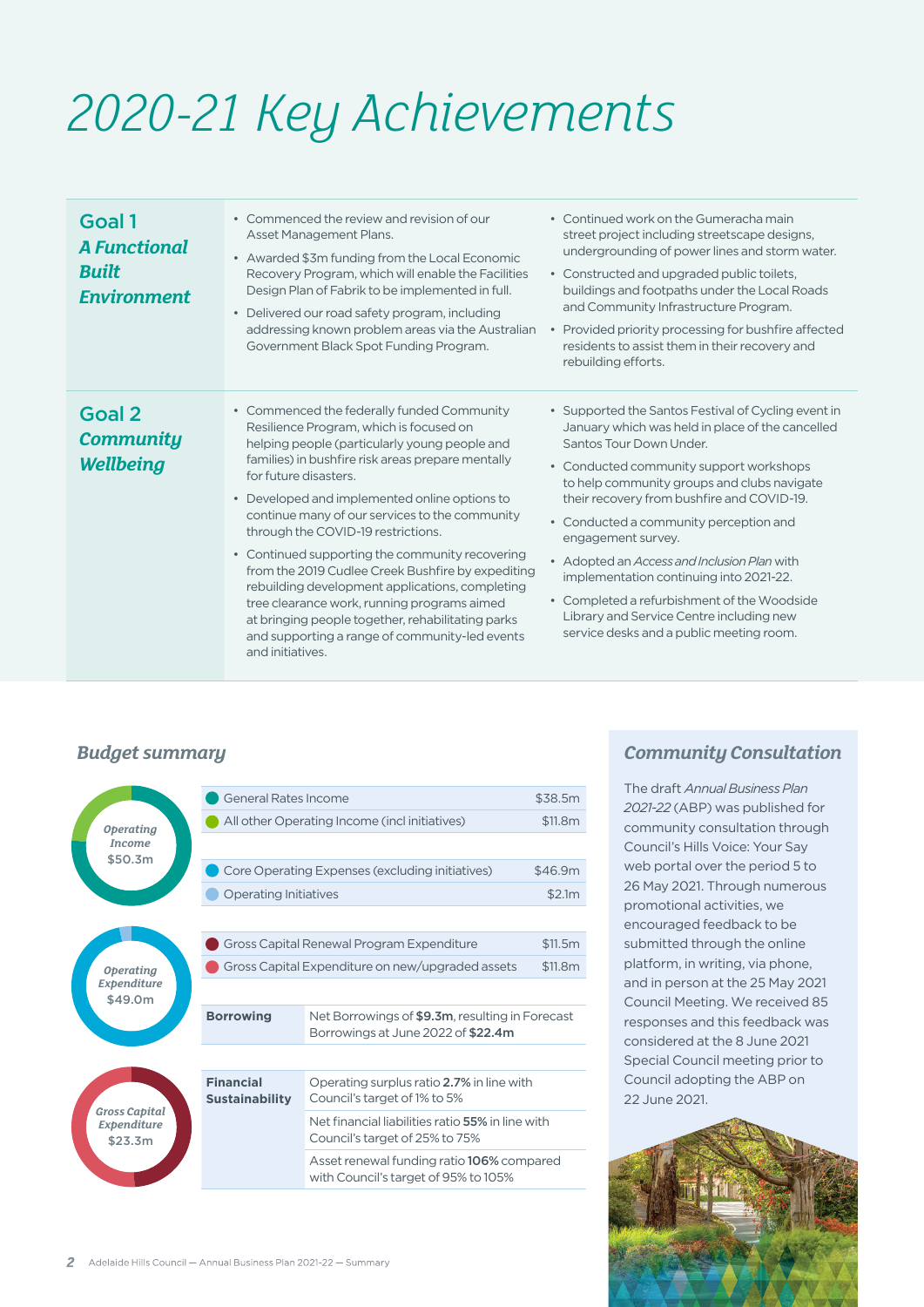| Goal 3<br>A prosperous<br><b>Economy</b>                          | • Supported business and community recovery<br>from the COVID-19 pandemic through the waiving<br>of fees and charges relating to business permits as<br>well as to remit fines and penalties related to rates.<br>• Adopted the Economic Development Plan 2020<br>to 2024 following significant consultation with the<br>business community, industry groups and other<br>levels of Government.                                                                    | • Obtained significant grant funding to undertake<br>projects supporting economic recovery following<br>the 2019 Cudlee Creek fire and COVID-19 pandemic.<br>• Increased resourcing to encourage and support<br>economic development in the region.<br>• Continued to fund and support key economic<br>development partnerships with Stirling Business<br>Association, Adelaide Hills Tourism and Regional<br>Development Adelaide Hills, Fleurieu and<br>Kangaroo Island.        |
|-------------------------------------------------------------------|--------------------------------------------------------------------------------------------------------------------------------------------------------------------------------------------------------------------------------------------------------------------------------------------------------------------------------------------------------------------------------------------------------------------------------------------------------------------|-----------------------------------------------------------------------------------------------------------------------------------------------------------------------------------------------------------------------------------------------------------------------------------------------------------------------------------------------------------------------------------------------------------------------------------------------------------------------------------|
| Goal 4<br><b>A</b> Valued<br><b>Natural</b><br><b>Environment</b> | • Council's Incident Management Team worked with<br>the CFS on the organised response to the Cherry<br>Gardens bush fire and the prompt tree assessment<br>and maintenance that occurred thereafter.<br>• Four management plans were developed for<br>Aldgate Valley Reserve, Bradwood Park, Heathfield<br>Stone Reserve, and Lobethal Bushland Park.<br>• Continued our focus on property inspections and<br>education as part of bushfire prevention strategies. | • Utilised the results from all kerbside waste<br>audits to inform and reshape our current<br>education program.<br>• Collected over 650 tonnes of green organic<br>waste through our free collection days.<br>• Nine new heritage agreements were obtained for<br>parks and reserves under Council's care and control.<br>• 165 Native Vegetation Marker System sites were<br>managed as part of 2020-21 Landscapes Hills and<br>Fleurieu Board Roadside Weed Control Work Plan. |
| Goal 5<br><b>A Progressive</b><br><b>Organisation</b>             | • Undertook a Cyber Security Audit which has<br>resulted in the development and adoption of<br>a Cyber Security Plan for Council.<br>• Commenced planning on our Service Review<br>Framework ready for implementation in 2021-22.<br>• Continued to develop our staff in areas of<br>customer experience.                                                                                                                                                          | • Implemented the broadcasting of Council<br>Meetings during the financial year with plans<br>to further develop our capability in this area.<br>• Reviewed the impacts of the Planning and Local<br>Government Reform processes and the ongoing<br>legislative implications to Council.                                                                                                                                                                                          |

# *Operating expenditure highlights*

|                 | <b>Emergency Planning</b><br>& Community<br><b>Resilience Support</b><br>\$333,000 | <b>Biodiversity &amp;</b><br><b>Sustainability</b><br>\$794,000 | $\sqrt[4]{3}$ | <b>Open Space, including</b><br><b>Fire Mitigation Works</b><br>\$5.1m |
|-----------------|------------------------------------------------------------------------------------|-----------------------------------------------------------------|---------------|------------------------------------------------------------------------|
|                 | <b>Positive Ageing</b><br>\$1.2m                                                   | <b>Library Services</b><br>\$1.5m                               |               | <b>Economic Development</b><br>\$550,000                               |
| <b>Do</b><br>14 | <b>Community, Cultural</b><br>& Youth Development<br>\$719,000                     | <b>Public Health</b><br>\$500,000                               | 组织            | <b>Planning &amp; Development</b><br>\$2m                              |
|                 | <b>Waste &amp; Recycling</b><br>\$5.1m                                             | <b>Civil Services</b><br>\$5.6m                                 | $\delta^{00}$ | <b>Animal Management</b><br>\$395,000                                  |